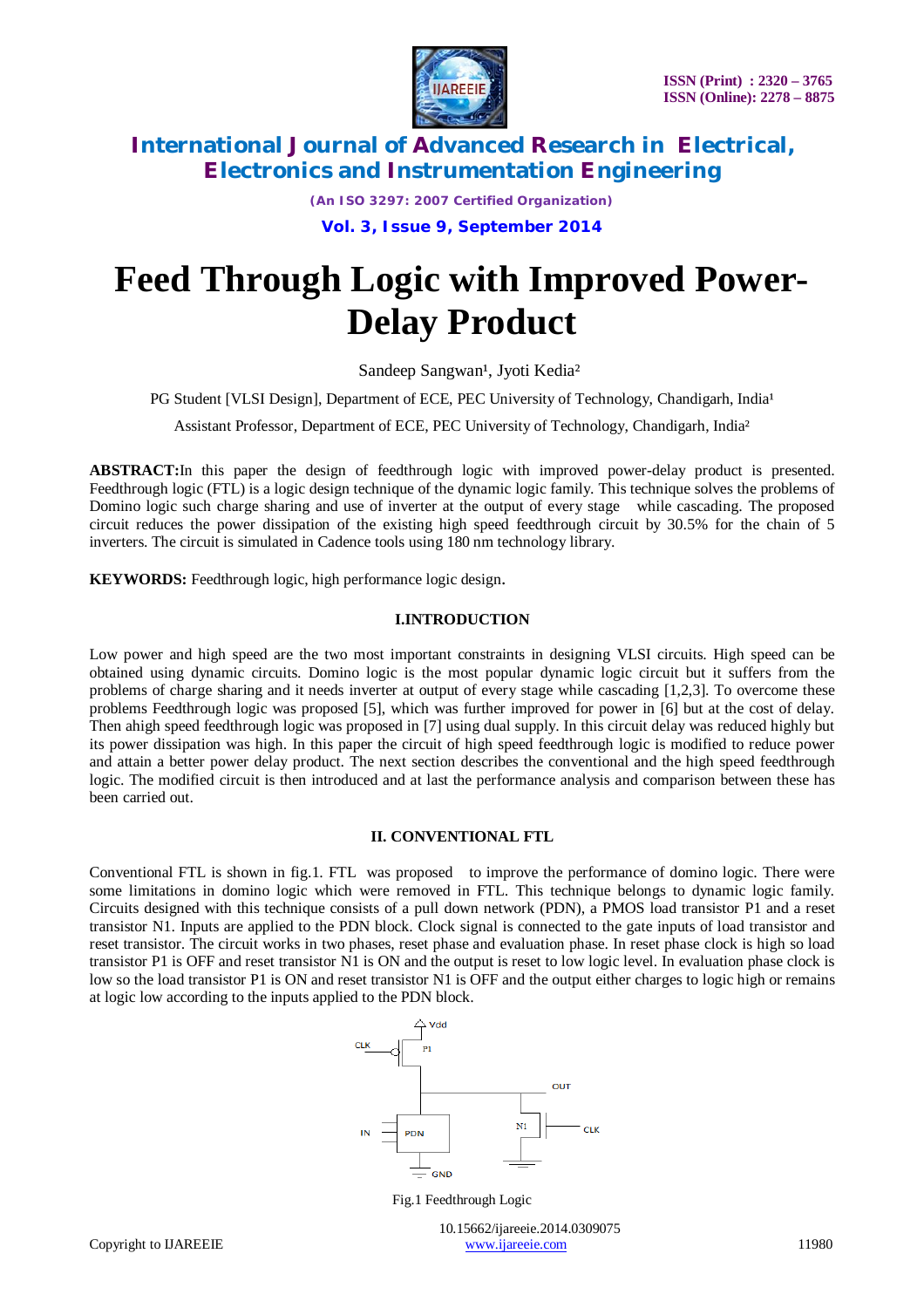

*(An ISO 3297: 2007 Certified Organization)*

### **Vol. 3, Issue 9, September 2014**

Speed of FTL is higher than domino logic because the output logic level is evaluated before all the inputs are valid. During cascading in domino logic a static inverter is used at the output of every stage but in conventional FTL the output is discharged to zero level during reset phase so inverter is not required during cascading. The analysis of chain of 10 inverters using this technique in [6] shows that during reset phase the output of each stage is at zero level and during evaluation phase the output of each stage first goes to threshold voltage (Vth) of the transistor to which the input from previous stage is connected and then from Vth to high level or low level according to input. As transition in this is from Vth to high level or low level so its speed is greater. Power dissipation increases in FTL because minimum low voltage at output is not 0V. Also noise margin is reduced in FTL as compared to domino logic [6, 7].

### **III. HIGH SPEED FTL**

To further improve performance of FTL a modified FTL structure high speed (HS)-FTL was proposed in [7]. In high speed FTL circuit the source of reset transistor Mr is connected to Vdd/2 instead of ground as shown in fig. 2. In this circuit when clock is high Mp1 and Mp2 transistors are off and Mr transistor is on so output is charged to Vdd/2 and when clock is low Mp1 and Mp2 are on and output is either charged to high or discharged to low according to the input IN. In evaluation phase transition at output takes place from Vdd/2 and not zero so delay of this circuit is less.





The major drawback of this circuit is that during cascading when the clock signal is at high level then the output of each stage becomes Vdd/2 which makes the transistors of next stage partially ON and there is loss of power [6, 7]. A solution to this problem is proposed in the next section.

### **IV. PROPOSED FTL**

In the above high speed FTL circuit the delay is improved highly but its power dissipation is increased. During cascading when clock is high output of every stage is Vdd/2 which causes the transistors of next stage partially ON. This increases the power dissipation in the circuit. To overcome this problem a transistor Mn2 is inserted whose gate is connected to clock' as shown in fig.3. When clock is high Mp2 is OFF and output is charged to Vdd/2 , when clock is low Mp2 is ON along with Mp1 and Mp2 and output is either charged to high or discharged to low according to IN. During cascading the transistors which get input from previous stage becomes partially ON because output of every stage is at Vdd/2, so this transistor Mn2 prevents the flow of current during this time and saves the power.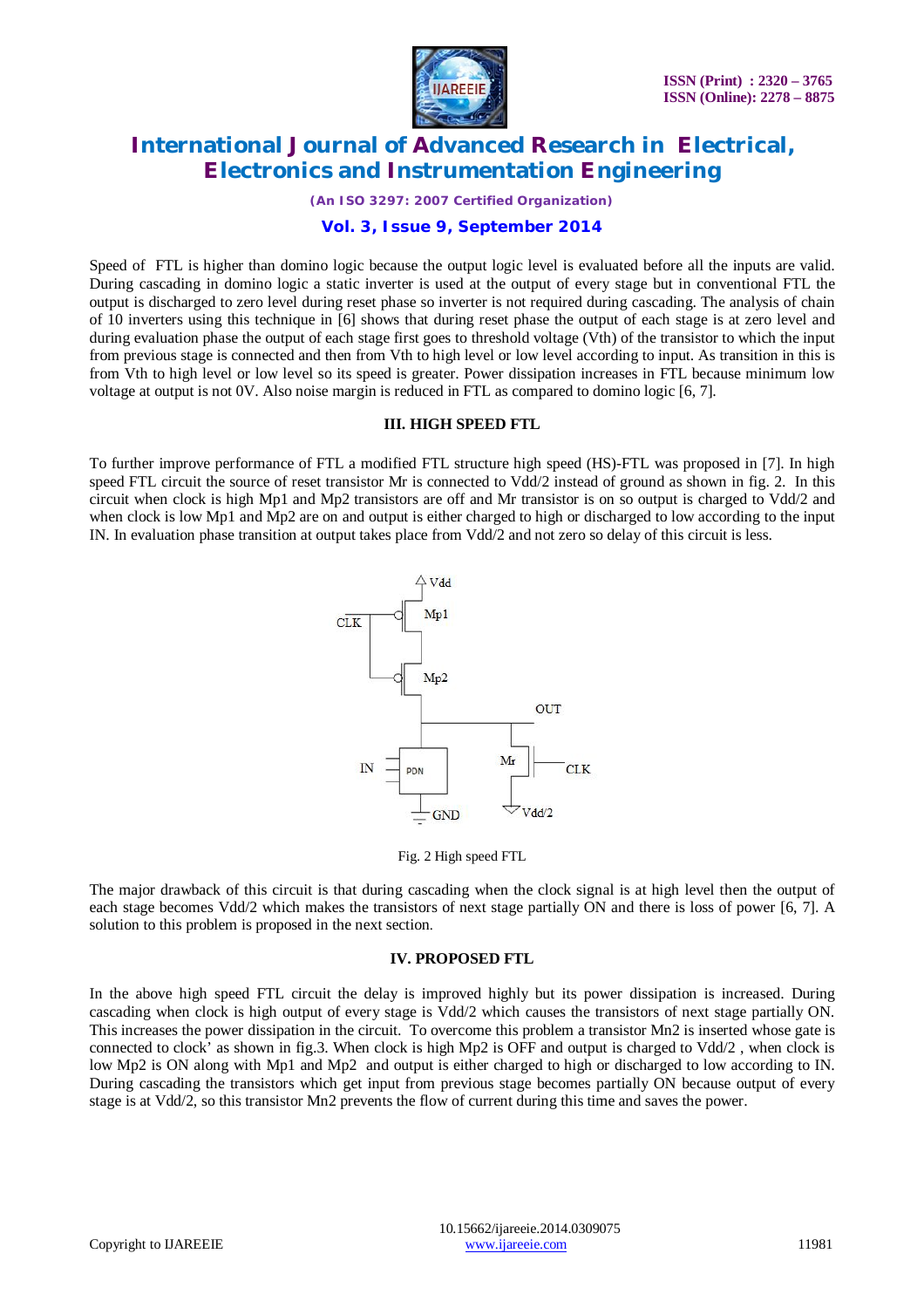

*(An ISO 3297: 2007 Certified Organization)*

### **Vol. 3, Issue 9, September 2014**



Fig. 3 Proposed FTL

### **V. PERFORMANCE ANALYSIS**

The performance of proposed FTL circuit is verified against the existing high speed FTL [7] by designing a chain of 5 inverters. The analysis has been done using cadence design environment in 0.18µm technology library. Simulation is done using spectre simulator. The circuit was analysed using clock frequency of 100 Mhz. Fig. 4 shows the output waveform for the chain of inverter inverters using conventional FTL.



Fig. 4 Output waveform for chain of inverters using conventional FTL

Fig. 5 shows the output waveforms for the chain of inverters using high speed FTL.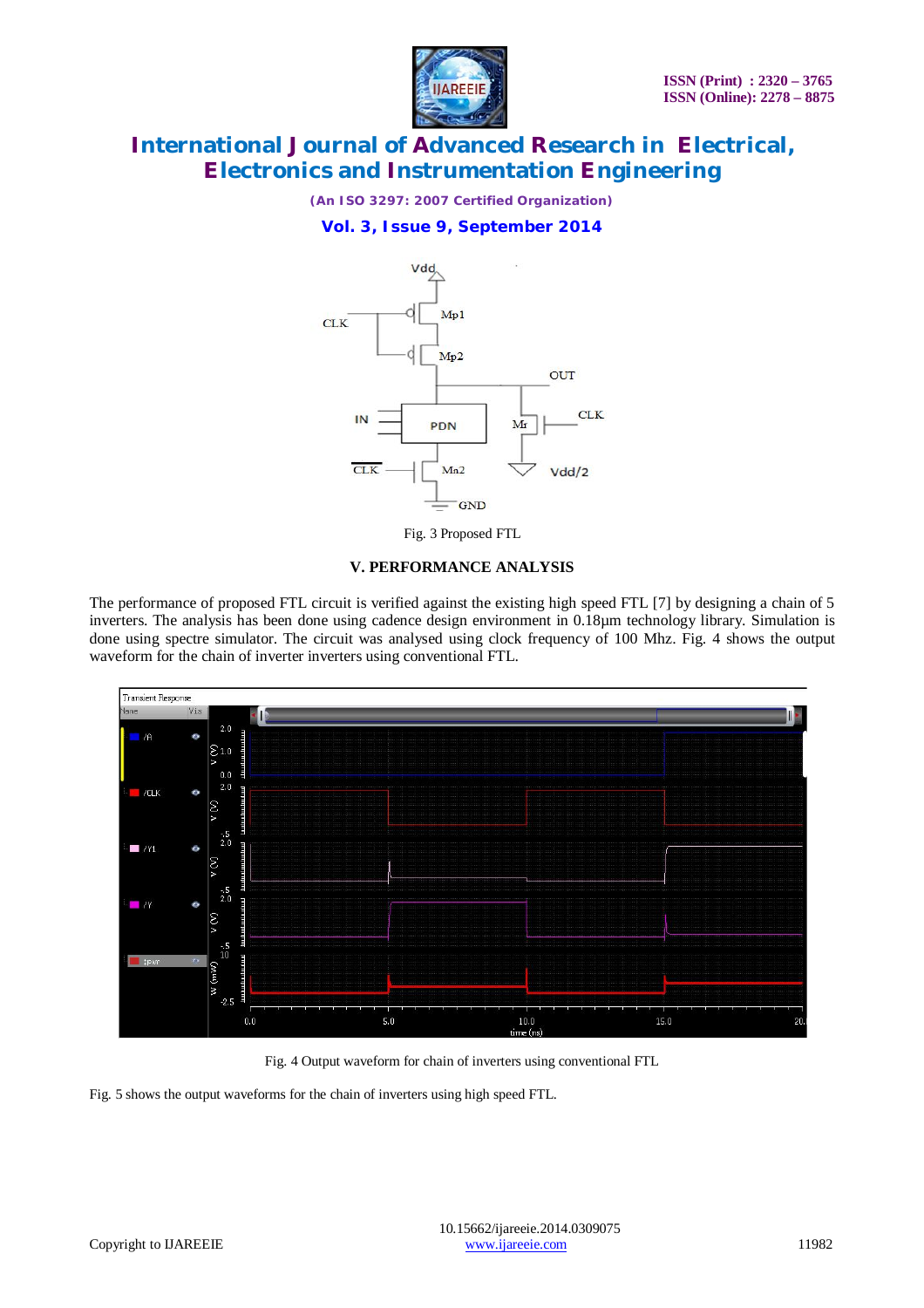

*(An ISO 3297: 2007 Certified Organization)*





Fig. 5 Output waveform for chain of inverters using high speed FTL

Fig. 6 shows the output waveform for the series of inverters using proposed FTL. From this waveform it can be seen that the power is reduced to a greater extent.



Fig.6 Output waveform for the series of inverters using proposed FTL

In Fig. 4, 5 and 6 A is the input to the first inverter of chain of 5 inverters and Y is the output of last inverter and Y1 is the output of second last inverter. Here pwr shows the power waveform of the respective circuit. Time scale is in nanoseconds.

Table 1 shows the power dissipation, propagation delay and power delay product of the proposed FTL structure and existing FTL and high speed FTL.